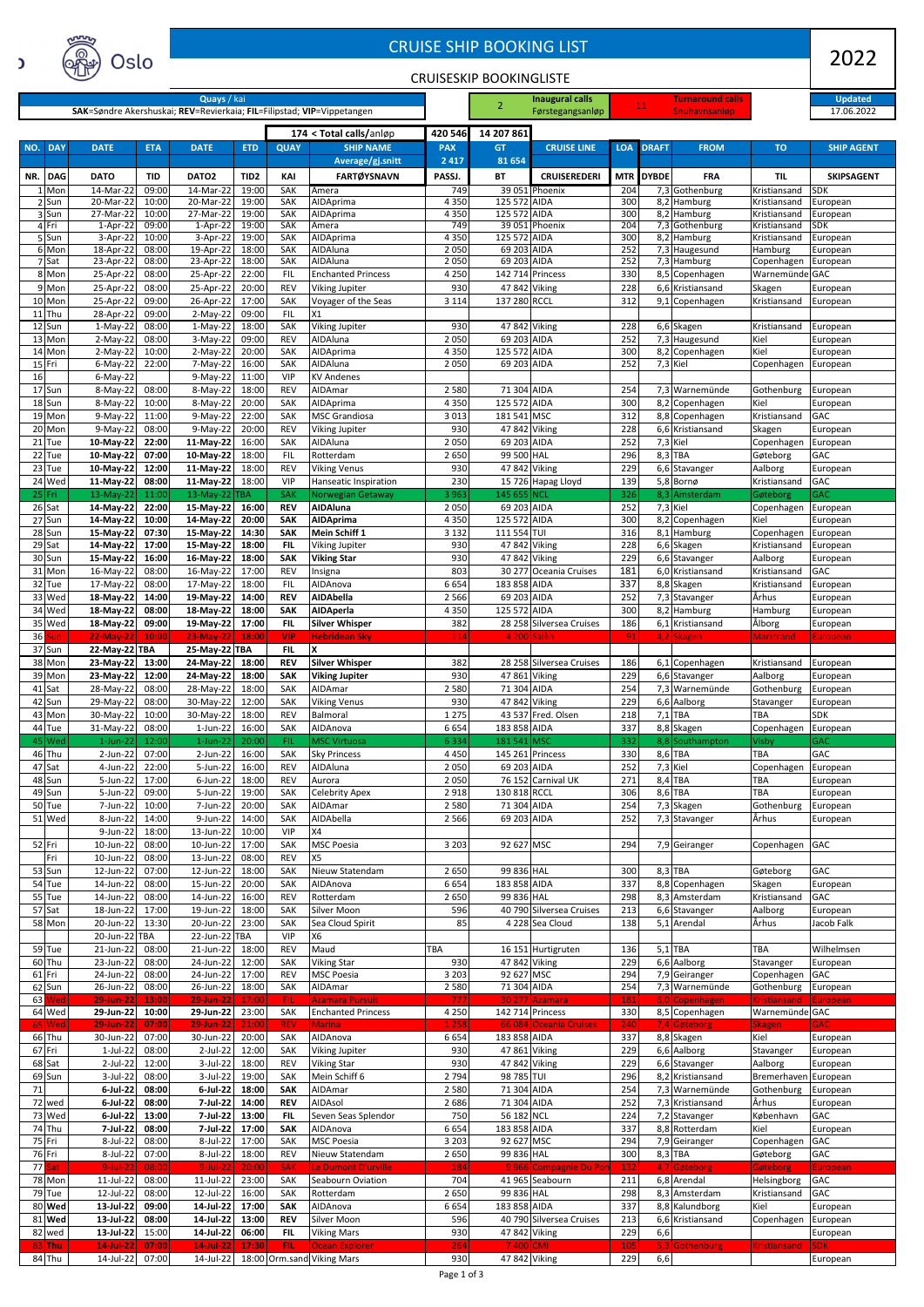|                                                                                       | www<br><b>CRUISE SHIP BOOKING LIST</b><br>ര<br>Oslo |                              |                |                              |                  |                          |                                                 |                                |                               |                                             |            | 2022         |                                                 |                                     |                              |
|---------------------------------------------------------------------------------------|-----------------------------------------------------|------------------------------|----------------|------------------------------|------------------|--------------------------|-------------------------------------------------|--------------------------------|-------------------------------|---------------------------------------------|------------|--------------|-------------------------------------------------|-------------------------------------|------------------------------|
| C                                                                                     |                                                     |                              |                |                              |                  |                          |                                                 | <b>CRUISESKIP BOOKINGLISTE</b> |                               |                                             |            |              |                                                 |                                     |                              |
| Quays / kai<br>SAK=Søndre Akershuskai; REV=Revierkaia; FIL=Filipstad; VIP=Vippetangen |                                                     |                              |                |                              |                  |                          |                                                 |                                | 2                             | Inaugural calls<br>Førstegangsanløp         |            | <b>11</b>    | <u>Turnaround calls</u><br><b>Snuhavnsanløp</b> |                                     | <b>Updated</b><br>17.06.2022 |
| 174 < Total calls/anløp                                                               |                                                     |                              |                |                              |                  |                          | 420 546                                         | 14 207 861                     |                               |                                             |            |              |                                                 |                                     |                              |
| NO.                                                                                   | <b>DAY</b>                                          | <b>DATE</b>                  | <b>ETA</b>     | <b>DATE</b>                  | <b>ETD</b>       | <b>QUAY</b>              | <b>SHIP NAME</b><br>Average/gj.snitt            | <b>PAX</b><br>2 4 1 7          | <b>GT</b><br>81 654           | <b>CRUISE LINE</b>                          | <b>LOA</b> | <b>DRAFT</b> | <b>FROM</b>                                     | <b>TO</b>                           | <b>SHIP AGENT</b>            |
| NR.                                                                                   | <b>DAG</b>                                          | <b>DATO</b>                  | <b>TID</b>     | DATO <sub>2</sub>            | TID <sub>2</sub> | KAI                      | <b>FARTØYSNAVN</b>                              | PASSJ.                         | <b>BT</b>                     | <b>CRUISEREDERI</b>                         | <b>MTR</b> | <b>DYBDE</b> | <b>FRA</b>                                      | TIL                                 | <b>SKIPSAGENT</b>            |
|                                                                                       | 85 Fri<br>86 Mon                                    | 15-Jul-22<br>18-Jul-22       | 08:00<br>13:00 | 15-Jul-22<br>18-Jul-22       | 21:00<br>20:00   | SAK<br>SAK               | Seven Seas Splendor<br>Mein Schiff 1            | 750<br>3 1 3 2                 | 111 554 TUI                   | 56 182 Regent Seven Seas                    | 224<br>316 |              | 7,2 Stavanger<br>8,1 Stavanger                  | Gøteborg<br>Kiel                    | <b>GAC</b><br>European       |
|                                                                                       | 87 Wed<br>88 Thu                                    | 20-Jul-22<br>21-Jul-22       | 07:00<br>08:00 | 20-Jul-22<br>22-Jul-22       | 16:00<br>12:00   | SAK<br>SAK               | <b>Enchanted Princess</b><br><b>Viking Star</b> | 4 2 5 0<br>930                 | 47 842 Viking                 | 142 714 Princess                            | 330<br>229 |              | 8,5 Gøteborg<br>6,6 Aalborg                     | Southamton<br>Stavanger             | <b>GAC</b><br>European       |
| 89                                                                                    | at<br>90 Tue                                        | $23$ -Jul-22<br>26-Jul-22    | 08:00<br>10:00 | 23-Jul-22<br>26-Jul-22       | 20:00<br>19:00   | <b>SAK</b><br>SAK        | Le Dumont D'urville<br>AIDAmar                  | 184<br>2 5 8 0                 | 71 304 AIDA                   | 9966 Compagnie Du Por                       | 132<br>254 |              | 4.7 Gøteborg<br>7,3 Copenhagen                  | Gøteborg                            | <b>European</b>              |
|                                                                                       | 91 Wed                                              | 27-Jul-22                    | 08:00          | 28-Jul-22                    | 20:00            | SAK                      | AIDAnova                                        | 6654                           | 183 858 AIDA                  |                                             | 337        |              | 8,8 Kristiansand                                | Gothenburg<br>Kiel                  | European<br>European         |
|                                                                                       | 92 Fri<br>93 Fri                                    | 29-Jul-22<br>29-Jul-22       | 08:00<br>08:00 | 29-Jul-22<br>30-Jul-22       | 20:00<br>06:00   | <b>FIL</b><br><b>REV</b> | Costa Fortuna<br><b>Europa</b>                  | 3 4 7 0<br>3 2 0 3             | 102 587 Costa                 | 28 890 Hapag Lloyd                          | 273<br>199 |              | 8.2 Kristiansand<br>6,3 Arendal                 | <b>Bremerhaven</b><br>Travemunde    | European<br><b>GAC</b>       |
|                                                                                       | 94 Fri<br>95 Sat                                    | 29-Jul-22<br>30-Jul-22       | 08:00<br>08:00 | 29-Jul-22<br>30-Jul-22       | 16:00<br>22:00   | <b>SAK</b><br>SAK        | Rotterdam<br>Sirena                             | 2650<br>684                    | 99 836 HAL                    | 30 277 Oceania Cruises                      | 299<br>181 |              | 8,3 Kristiansand<br>5,8 Kristiansand            | Amsterdam<br>Lysekil                | <b>GAC</b><br><b>GAC</b>     |
|                                                                                       | 96 Sat                                              | 30-Jul-22                    | 12:00          | 31-Jul-22                    | 18:00            | <b>REV</b>               | <b>Viking Star</b>                              | 930                            | 47 842 Viking                 |                                             | 229        |              | 6,6 Stavanger                                   | Aalborg                             | European                     |
|                                                                                       | 97 Mon<br>99 Sat                                    | 1-Aug-22<br>3-Aug-22         | 08:00<br>08:00 | 2-Aug-22<br>3-Aug-22         | 12:00<br>18:00   | SAK<br><b>FIL</b>        | <b>Viking Mars</b><br>Disney Magic              | 930<br>2834                    | 47 842 Viking                 | 83 969 Disney                               | 229<br>301 |              | 6,6 Aalborg<br>8,2 Nordfjordeid                 | Stavanger<br>Ålesund                | European<br>European         |
| 101                                                                                   | 100 Wed<br> Thu                                     | 3-Aug-22<br>4-Aug-22         | 12:00<br>08:00 | 4-Aug-22<br>5-Aug-22         | 18:00<br>18:00   | SAK<br><b>REV</b>        | Viking Jupiter<br>Azamara Quest                 | 930<br>777                     |                               | 47 861 Viking<br>30 277 Azamara             | 229<br>180 |              | 6,6 Stavanger<br>6.0 Kristiansand               | Aalborg<br>Amsterdam                | European<br>European         |
| 103 Fri                                                                               |                                                     | 5-Aug-22                     | 08:00          | 5-Aug-22                     | 19:00            | <b>FIL</b>               | Jewel of the Seas                               | 2 4 9 0                        | 90 090 RCCL                   |                                             | 294        |              | 8,6 Kristiansand                                | Amsterdam                           | European                     |
| 104 Fri<br>105                                                                        | at                                                  | 5-Aug-22<br>$6 - Aug-22$     | 08:00<br>12:00 | 5-Aug-22<br>$6 - Aug-22$     | 17:00<br>18:00   | SAK<br><b>REV</b>        | <b>MSC Poesia</b><br>Le Dumont D'urville        | 3 2 0 3<br>184                 | 92 627 MSC                    | 9966 Compagnie Du Por                       | 294<br>132 |              | 7,9 Geiranger<br>4.7 Gothenburg                 | Copenhagen<br>Hanstholm             | GAC<br>European              |
|                                                                                       | 106 Sat<br>107 Mon                                  | 6-Aug-22<br>8-Aug-22         | 08:00<br>08:00 | 7-Aug-22<br>8-Aug-22         | 13:00<br>23:00   | SAK<br><b>REV</b>        | <b>Silver Moon</b><br>Seabourn Oviation         | 596<br>704                     |                               | 40 790 Silversea Cruises<br>41 965 Seabourn | 213<br>211 |              | 6,6 Kristiansand<br>6,8 Arendal                 | Copenhagen<br>Helsingborg           | European<br><b>GAC</b>       |
|                                                                                       | 108 Mon                                             | 8-Aug-22                     | 08:00          | 8-Aug-22                     | 20:00            | SAK                      | Seven Seas Voyager                              | 708                            |                               | 42 363 Regent Seven Seas                    | 207        |              | 7.1 Kristiansand                                | Gøteborg                            | <b>GAC</b>                   |
|                                                                                       | 109 Wed<br>110 Wed                                  | 10-Aug-22<br>$10-Aug-22$     | 08:00<br>08:00 | 11-Aug-22<br>$10$ -Aug-22    | 17:00<br>18:00   | SAK<br><b>FIL</b>        | AIDAnova<br>Seven Seas Splendor                 | 6654<br>750                    | 183 858 AIDA<br>56 182 NCL    |                                             | 337<br>224 |              | 8,8 Skagen<br>7.2 Skagen                        | Kiel<br>Liepaja.                    | European<br><b>GAC</b>       |
|                                                                                       | $111$ Sat<br>112 Tue                                | 11-Aug-22<br>16-Aug-22 08.00 | 08:00          | 11-Aug-22<br>16-Aug-22       | 18:00<br>19:00   | <b>FIL</b><br>SAK        | <b>Disney Magic</b><br>Mein Schiff 4            | 2834<br>2 7 9 0                | 99 526 TUI                    | 83 969 Disney                               | 301<br>193 | 8,2 TBA      | 8,2 Bremerhaven                                 | Kristiansand<br>Kristiansand        | European<br>European         |
|                                                                                       | 113 Wed                                             | 17-Aug-22                    | 08:00          | 18-Aug-22                    | 14:00            | <b>REV</b>               | AIDAsol                                         | 2686                           | 71 304 AIDA                   |                                             | 252        |              | 7,3 Kristiansand                                | Århus                               | European                     |
|                                                                                       | 115 Thu<br>116 Thu                                  | 18-Aug-22<br>18-Aug-22       | 07:00<br>15:00 | 18-Aug-22<br>19-Aug-22       | 16:00<br>12:00   | FIL<br><b>REV</b>        | <b>Sky Princess</b><br><b>Viking Star</b>       | 4 4 5 0<br>930                 |                               | 145 261 Princess<br>47 842 Viking           | 330<br>229 | 8,6 TBA      | 6,6 Aalborg                                     | TBA<br>Stavanger                    | <b>GAC</b><br>European       |
| 117 Fri                                                                               | 118 Sat                                             | 19-Aug-22<br>20-Aug-22       | 08:00<br>08:00 | 19-Aug-22<br>20-Aug-22       | 17:00<br>19:00   | SAK<br>SAK               | <b>MSC Poesia</b><br>Ocean Majesty              | 3 0 1 3<br>535                 | 92 627 MSC                    | 10 417 Majestic Cruises                     | 294<br>136 |              | 7,9 Geiranger<br>6,0 Gøteborg                   | Copenhagen<br>Arendal               | <b>GAC</b><br><b>GAC</b>     |
|                                                                                       | 119 Mon                                             | 22-Aug-22                    | 08:00          | 22-Aug-22                    | 19:00            | SAK                      | Mein Schiff 4                                   | 2 7 9 0                        | 99 526 TUI                    |                                             | 294        |              | 8,2 Ålesund                                     | Gøteborg                            | European                     |
|                                                                                       | 120 Mon<br>$121$ Tue                                | 22-Aug-22<br>23-Aug-22       | 10:00<br>11:00 | 23-Aug-22<br>23-Aug-22       | 10:00<br>20:00   | <b>REV</b><br><b>FIL</b> | <b>Viking Jupiter</b><br>Mein Schiff 1          | 930<br>3 1 3 2                 | 111 554 TUI                   | 47 861 Viking                               | 229<br>316 |              | 6,6 Aalborg<br>8,1 Copenhagen                   | Stavanger<br>Kristiansand           | European<br>European         |
|                                                                                       | $122$ Tue<br>123 Wed                                | 23-Aug-22<br>24-Aug-22       | 08:00<br>10:00 | 23-Aug-22<br>24-Aug-22       | 16:00<br>20:00   | <b>SAK</b><br><b>REV</b> | Rotterdam<br>AIDAmar                            | 2 6 5 0<br>2 5 8 0             | 99 836 HAL<br>71 304 AIDA     |                                             | 298<br>254 |              | 8,3 Amsterdam<br>7,3 Skagen                     | Kristiansand<br>Gothenburg          | GAC<br>European              |
|                                                                                       | 124 Wed                                             | 24-Aug-22                    | 09:00          | 25-Aug-22                    | 17:00            | SAK                      | AIDAnova                                        | 6654                           | 183 858 AIDA                  |                                             | 337        |              | 8,8 Kristiansand                                | Kiel                                | European                     |
| 125 Fri                                                                               | 126 Sat                                             | 26-Aug-22<br>27-Aug-22       | 08:00<br>08:00 | 26-Aug-22<br>28-Aug-22       | 19:00<br>17:00   | SAK<br><b>REV</b>        | Seven Seas Splendor<br>Ocean Odyssey            | 750<br>160                     | 56 182 NCL<br>8 035 CMI       |                                             | 224<br>104 |              | 7,2 Kristiansand<br>5,3 Gothenburg              | Gøteborg<br>Kristiansand            | GAC<br><b>SDK</b>            |
|                                                                                       | $127$ Sat<br>128 Sun                                | 27-Aug-22<br>28-Aug-22       | 08:00<br>10:00 | 27-Aug-22<br>28-Aug-22       | 19:00<br>19:00   | <b>SAK</b><br><b>SAK</b> | Queen Victoria<br><b>Enchanted Princess</b>     | 2 2 0 8<br>4 2 5 0             |                               | 90 746 Carnival UK<br>142 714 Princess      | 294<br>330 |              | 8,0 Gothenburg<br>8,5 Gøteborg                  | Rotterdam<br>Southamton             | European<br>GAC              |
|                                                                                       | 129 Sun                                             | 28-Aug-22                    | 08:00          | 28-Aug-22                    | 18:00            | <b>FIL</b>               | Maud                                            | <b>TBA</b>                     |                               | 16 151 Hurtigruten                          | 136        | $5,1$ TBA    |                                                 | TBA                                 | Wilhelmsen                   |
|                                                                                       | 130 Mon<br>131 Mon                                  | 29-Aug-22<br>29-Aug-22       | 08:00<br>10:30 | 29-Aug-22<br>29-Aug-22       | 18:00<br>22:00   | <b>REV</b><br><b>SAK</b> | AIDAvita<br><b>MSC Grandiosa</b>                | 1582<br>6 3 3 4                | 42 289 AIDA<br>181 541 MSC    |                                             | 203<br>332 |              | 6,2 Fredericia<br>8,8 Copenhagen                | Gøteborg<br>Kristiansand            | European<br>GAC              |
| 133                                                                                   | 132 Mon<br>Tue                                      | 29-Aug-22<br>30-Aug-22       | 09:00<br>08:00 | 30-Aug-22<br>$30-Aug-22$     | 17:00<br>22:00   | <b>FIL</b><br><b>REV</b> | Voyager of the Seas<br>Sirena                   | 3 1 1 4<br>684                 | 137 280 RCCL                  | 30 277 Oceania Cruises                      | 312<br>181 |              | 9,1 Copenhagen<br>5,8 Skagen                    | Kristiansand<br><b>Kristiansand</b> | European<br><b>GAC</b>       |
|                                                                                       | 134 Tue                                             | 30-Aug-22                    | 12:00          | 31-Aug-22                    | 18:00            | <b>SAK</b>               | <b>Viking Venus</b>                             | 930                            |                               | 47 842 Viking                               | 229        |              | 6,6 Stavanger                                   | Aalborg                             | European                     |
|                                                                                       | 135 Wed<br>136 Wed                                  | 31-Aug-22<br>31-Aug-22       | 08:00<br>12:00 | 31-Aug-22<br>1-Sep-22        | 14:00<br>18:00   | <b>FIL</b><br><b>REV</b> | Mein Schiff 4<br><b>Viking Jupiter</b>          | 2 7 9 0<br>930                 | 99 526 TUI<br>47 861 Viking   |                                             | 293<br>229 |              | 8,2 Ålesund<br>6,6 Stavanger                    | Copenhagen<br>Aalborg               | European<br>European         |
|                                                                                       | 137 Thu<br>138 Thu                                  | 1-Sep-22<br>1-Sep-22         | 22:00<br>15:00 | $2-Sep-22$<br>$1-Sep-22$     | 16:00<br>22:00   | <b>REV</b><br><b>SAK</b> | AIDAluna<br>AIDAnova                            | 2 0 5 0<br>6654                | 69 203 AIDA<br>183 858 AIDA   |                                             | 252<br>337 | 7,3 Kiel     | 8,8 Kristiansand                                | Copenhagen<br>Kiel                  | European<br>European         |
|                                                                                       | 139 Thu                                             | 1-Sep-22                     | 08:00          | $1-Sep-22$                   | 19:00            | <b>FIL</b>               | Mein Schiff 3                                   | 2750                           | 99 526 TUI                    |                                             | 293        |              | 8,2 Bremerhaven                                 | Kristiansand                        | European                     |
| 140 Fri<br>141 Fri                                                                    |                                                     | 2-Sep-22<br>2-Sep-22         | 09:30<br>08:00 | 2-Sep-22<br>2-Sep-22         | 17:15<br>17:00   | <b>FIL</b><br><b>SAK</b> | <b>Disney Magic</b><br><b>MSC Poesia</b>        | 2 8 3 4<br>3 6 0 5             | 92 627 MSC                    | 83 969 Disney                               | 301<br>294 |              | 8,2 Copenhagen<br>7,7 Geiranger                 | Dover<br>Copenhagen                 | European<br><b>GAC</b>       |
|                                                                                       | 142 Sat<br>143 Mon                                  | 3-Sep-22                     | 08:00<br>22:00 | 3-Sep-22<br>6-Sep-22         | 18:00<br>16:00   | SAK<br>SAK               | AIDAmar<br>AIDAluna                             | 2 5 8 0<br>2 0 5 0             | 71 304 AIDA<br>69 203 AIDA    |                                             | 254<br>252 | 7,3 Kiel     | 7,3 Warnemünde                                  | Gothenburg                          | European<br>European         |
|                                                                                       | 144 Sun                                             | 5-Sep-22<br>7-Sep-22         | 09:00          | 8-Sep-22                     | 17:00            | SAK                      | AIDAnova                                        | 6654                           | 183 858 AIDA                  |                                             | 337        |              | 8,8 Kristiansand                                | Copenhagen<br>Kiel                  | European                     |
|                                                                                       | 145 Sun<br>146 Mon                                  | 7-Sep-22<br>12-Sep-22        | 08:00<br>22:00 | 7-Sep-22<br>13-Sep-22        | 20:00<br>16:00   | <b>REV</b><br><b>REV</b> | Seabourn Oviation<br>AIDAluna                   | 704<br>2 0 5 0                 | 69 203 AIDA                   | 41 965 Seabourn                             | 211<br>252 | 7,3 Kiel     | 6,8 Farsund                                     | Gøteborg<br>Copenhagen              | <b>GAC</b><br>European       |
| 1491                                                                                  | 148 Mon                                             | 12-Sep-22<br>13-Sep-22       | 13:00<br>06:00 | 13-Sep-22<br>$13-Sep-22$     | 16:00<br>17:00   | <b>SAK</b><br><b>FIL</b> | <b>MSC Virtuosa</b><br><b>Marina</b>            | 6 3 3 4<br>1 2 5 8             | 181 541 MSC                   | 66 084 Oceania Cruises                      | 332<br>240 |              | 8,8 Southampton<br>7,4 Gøteborg                 | Copenhagen<br>Stockholm             | <b>GAC</b><br><b>GAC</b>     |
|                                                                                       | Tue<br>150 Wed                                      | 14-Sep-22                    | 09:00          | 14-Sep-22                    | 20:00            | SAK                      | Norwegian Prima                                 | 3 2 2 1                        | 145 000 NCL                   |                                             | 294        |              | 8,7 København                                   | Amsterdam                           | <b>GAC</b>                   |
| 151 Fri<br>152 Fri                                                                    |                                                     | 16-Sep-22<br>16-Sep-22       | 08:00<br>08:00 | 16-Sep-22<br>16-Sep-22 18:00 | 16:00            | <b>SAK</b><br><b>FIL</b> | <b>Bolette</b><br><b>Europa</b>                 | 1 3 2 0<br>408                 |                               | 62 735 Fred. Olsen<br>28 890 Hapag Lloyd    | 237<br>199 |              | 8,1 Dover<br>6,3 Arendal                        | Arendal<br><b>Hamburg</b>           | <b>SDK</b><br><b>GAC</b>     |
| 153 Fri                                                                               |                                                     | 16-Sep-22 09:00              |                | 16-Sep-22 11:00              |                  | <b>REV</b>               | Le Champlain                                    | 184                            |                               | 9976 Compagnie Du Pon                       | $-132$     |              | 4,7 Hanstholm                                   | Gøteborg                            | <b>European</b>              |
|                                                                                       | 155 Sun<br>156 Mon                                  | 18-Sep-22<br>19-Sep-22       | 08:00<br>22:00 | 19-Sep-22<br>20-Sep-22       | 12:00<br>16:00   | <b>REV</b><br><b>REV</b> | <b>Viking Venus</b><br>AIDAluna                 | 930<br>2 0 5 0                 | 69 203 AIDA                   | 47 842 Viking                               | 229<br>252 | 7,3 Kiel     | $\overline{6}$ ,6 Aalborg                       | Stavanger<br>Copenhagen             | European<br>European         |
|                                                                                       | 157 Mon<br>158 Tue                                  | 19-Sep-22<br>20-Sep-22       | 08:00<br>08:00 | 20-Sep-22<br>21-Sep-22       | 07:00<br>20:00   | <b>SAK</b><br><b>SAK</b> | Viking Jupiter<br>AIDAnova                      | 930<br>6654                    | 47 861 Viking<br>183 858 AIDA |                                             | 229<br>337 |              | 6,6 Aalborg<br>8,8 Copenhagen                   | Stavanger<br>Kristiansand           | European<br>European         |
|                                                                                       | 159 Tue                                             | 20-Sep-22                    | 08:00          | 20-Sep-22                    | 16:00            | FIL.                     | Rotterdam                                       | 2 6 5 0                        | 99 836 HAL                    |                                             | 298        |              | 8,3 Amsterdam                                   | Kristiansand                        | <b>GAC</b>                   |
| 161 Fri                                                                               | 160 Thu                                             | 22-Sep-22<br>23-Sep-22       | 10:00<br>11:00 | 22-Sep-22<br>23-Sep-22       | 22:00<br>18:30   | SAK<br>SAK               | Norwegian Star<br><b>Bolette</b>                | 2 3 4 8<br>1 3 2 0             | 91 740 NCL                    | 62 735 Fred. Olsen                          | 295<br>237 |              | 8,2 Hamburg<br>8,1 Dover                        | Gøteborg<br>Arendal                 | GAC<br><b>SDK</b>            |
|                                                                                       | 162 Sun<br>163 Mon                                  | 25-Sep-22<br>26-Sep-22       | 09:00<br>22:00 | 25-Sep-22<br>27-Sep-22       | 11:00<br>16:00   | SAK<br>REV               | Le Champlain<br>AIDAluna                        | 184<br>2 0 5 0                 | 69 203 AIDA                   | 9 976 Compagnie Du Por                      | 132<br>252 | 7,3 Kiel     | 4,7 Arendal                                     | St.Malo<br>Copenhagen               | European                     |
|                                                                                       | 164 Tue                                             | 27-Sep-22                    | 08:00          | 27-Sep-22                    | 20:00            | SAK                      | <b>Viking Venus</b>                             | 930                            |                               | 47 842 Viking                               | 228        |              | 6,4 Kristiansand                                | Skagen                              | European<br>European         |
|                                                                                       | 165 wed<br>166 Thu                                  | 28-Sep-22<br>29-Sep-22       | 08:00<br>08:00 | 29-Sep-22<br>29-Sep-22       | 14:00<br>18:00   | <b>SAK</b><br><b>REV</b> | AIDAsol<br>AIDAvita                             | 2686<br>1582                   | 71 304 AIDA<br>42 289 AIDA    |                                             | 252<br>203 |              | 7,3 Kristiansand<br>6,2 Gøteborg                | Århus<br>Hamburg                    | European<br>European         |
|                                                                                       | 167 Thu                                             | 29-Sep-22                    | 08:00          | 29-Sep-22                    | 20:00            | <b>FIL</b>               | Norwegian Star                                  | 2 3 4 8                        | 91 740 NCL                    |                                             | 295        |              | 8,2 Gøteborg                                    | Newhaven                            | <b>GAC</b>                   |
|                                                                                       | 168 Sun<br>169 Mon                                  | 2-Oct-22<br>3-Oct-22         | 08:00<br>10:00 | 2-Oct-22<br>3-Oct-22         | 18:00<br>21:00   | SAK<br><b>FIL</b>        | AIDAmar<br><b>Island Princess</b>               | 2 5 8 0<br>2 3 6 8             | 71 304 AIDA                   | 82 822 Princess                             | 254<br>294 |              | 7,3 Warnemünde<br>8,5 Copenhagen                | Gothenburg<br>Rotterdam             | European<br>GAC              |
|                                                                                       | 170 Mon<br>171 Mon                                  | 3-Oct-22<br>3-Oct-22         | 08:00<br>08:00 | 3-Oct-22<br>3-Oct-22         | 19:00<br>18:00   | <b>SAK</b><br><b>REV</b> | Mein Schiff 4<br><b>Viking Venus</b>            | 2 7 9 0<br>930                 | 99 526 TUI<br>47 842 Viking   |                                             | 239<br>228 |              | 8,2 Gøteborg<br>6,4 Skagen                      | Warnemünde European<br>Kristiansand | European                     |
|                                                                                       | 172 Tue                                             | 4-Oct-22                     | 07:00          | 4-Oct-22                     | 18:00            | SAK                      | Rotterdam                                       | 2650                           | 99 500 HAL                    |                                             | 296        |              | 8,3 TBA                                         | Gøteborg                            | GAC                          |